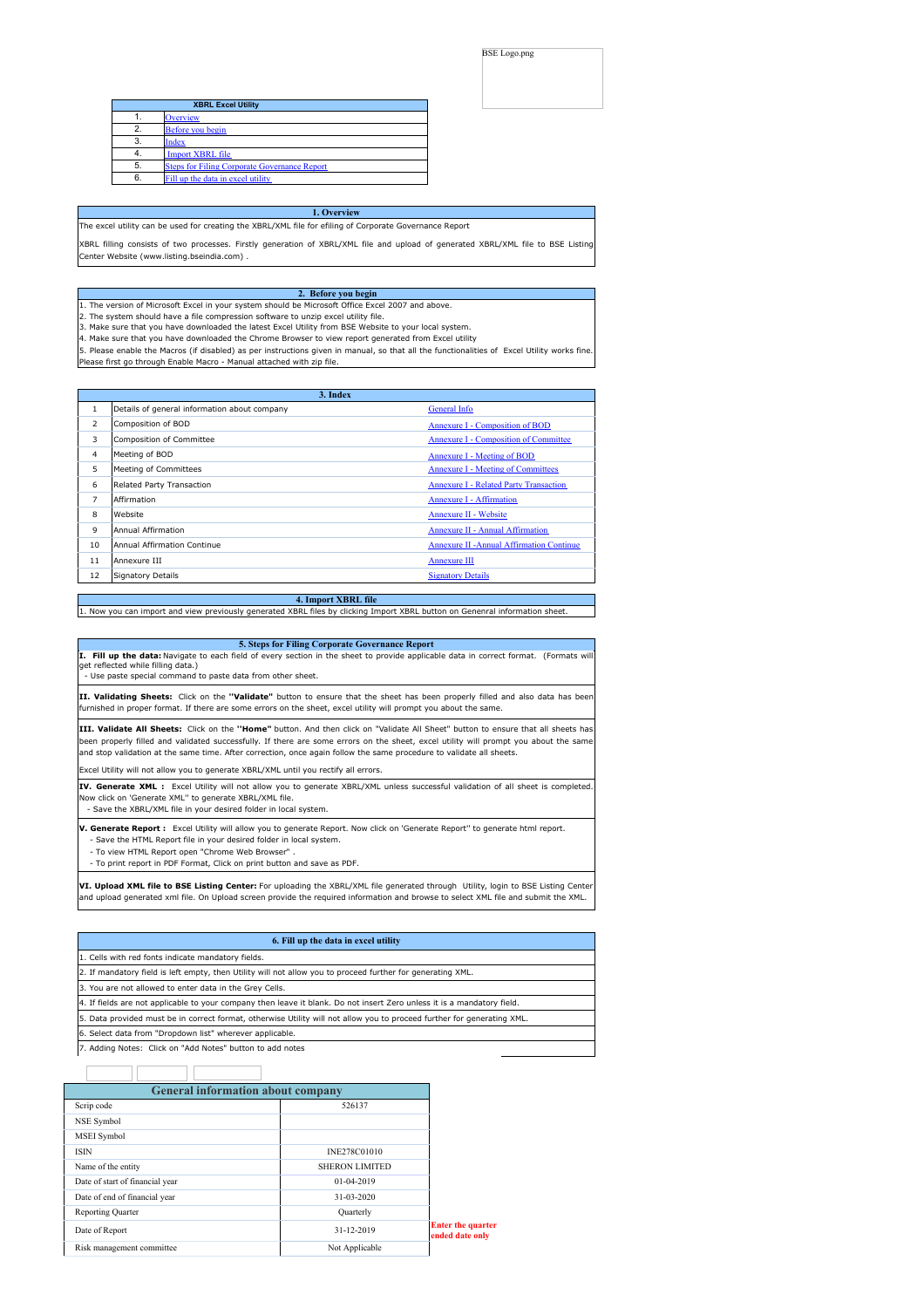| Market Capitalisation as per immediate previous<br>Financial Year | Any other |
|-------------------------------------------------------------------|-----------|
|                                                                   |           |

|                                                           |     |                                     |            |                         | Disclosure of notes on composition of board of directors explanatory |                         |                      |            |  |
|-----------------------------------------------------------|-----|-------------------------------------|------------|-------------------------|----------------------------------------------------------------------|-------------------------|----------------------|------------|--|
|                                                           |     |                                     |            |                         | Wether the listed entity has a Regular Chairperson                   | Yes                     |                      |            |  |
|                                                           |     |                                     |            |                         | Whether Chairperson is related to MD or CEO                          | Yes                     |                      |            |  |
| <b>Title</b><br>Name of the Director<br>Sr<br>(Mr)<br>Ms) |     | PAN                                 | <b>DIN</b> | Category 1 of directors | Category 2 of directors                                              | Category 3 of directors | <b>Date of Birth</b> |            |  |
|                                                           |     |                                     |            |                         |                                                                      |                         |                      |            |  |
|                                                           | Mr  | <b>DIVAKAR SANKU SHETTY</b>         | AAJPS9636B | 00432755                | <b>Executive Director</b>                                            | Chairperson             |                      | 03-06-1943 |  |
| 2                                                         | Mr  | KARTIK MANOHAR NAYAK                | ABEPN0021D | 00477686                | <b>Executive Director</b>                                            | Not Applicable          | <b>MD</b>            | 03-03-1967 |  |
| 3                                                         | Mr  | PRAVEEN VITTAL MALLY                | AANPM3902G | 00798354                | <b>Executive Director</b>                                            | Not Applicable          | MD                   | 05-01-1966 |  |
| $\overline{4}$                                            | Mr  | BABUGOWDA SANGANAGOWDA PAAAMPP4745P |            | 00061959                | Non-Executive - Independent<br>Director                              | Not Applicable          |                      | 20-01-1944 |  |
| 5                                                         | Mr  | PURSHOTAM SHASTRI                   | AGTPS1841C | 02199254                | Non-Executive - Independent<br>Director                              | Not Applicable          |                      | 10-05-1948 |  |
| 6                                                         | Mr  | <b>MOHAN NARAYAN MENON</b>          | ACLPM6838R | 02838483                | Non-Executive - Independent<br>Director                              | Not Applicable          |                      | 10-08-1948 |  |
|                                                           | Mrs | Jyoti Gopalkrishna Baliga           | AADPB6156B | 00484000                | Non-Executive - Independent<br>Director                              | Not Applicable          |                      | 04-05-1957 |  |

Pentagon 6

|                |                                                                                     | <b>Annexure 1</b>                    |                                                                                                                                    |                                                       |                     |                  |  |  |  |
|----------------|-------------------------------------------------------------------------------------|--------------------------------------|------------------------------------------------------------------------------------------------------------------------------------|-------------------------------------------------------|---------------------|------------------|--|--|--|
|                |                                                                                     | <b>II. Composition of Committees</b> |                                                                                                                                    |                                                       |                     |                  |  |  |  |
|                | Rounded Rectangle 7<br>Disclosure of notes on composition of committees explanatory |                                      |                                                                                                                                    |                                                       |                     |                  |  |  |  |
|                |                                                                                     |                                      | Note: Please enter DIN. After entering DIN, Name of Committee members and Category 1 of Directors shall be prefilled automatically |                                                       |                     |                  |  |  |  |
|                | <b>Audit Committee Details</b>                                                      |                                      |                                                                                                                                    |                                                       |                     |                  |  |  |  |
|                |                                                                                     |                                      |                                                                                                                                    | Whether the Audit Committee has a Regular Chairperson | Yes                 |                  |  |  |  |
| <b>Sr</b>      | <b>DIN Number</b>                                                                   | <b>Name of Committee members</b>     | Category 1 of directors                                                                                                            | <b>Category 2 of directors</b>                        | Date of Appointment | Date of Cessatio |  |  |  |
|                | 00061959                                                                            |                                      | BABUGOWDA SANGANAGOWNon-Executive - Independent Director                                                                           | Chairperson                                           | 10-04-2009          |                  |  |  |  |
|                | 00432755                                                                            | <b>DIWAKAR SANKU SHETTY</b>          | <b>Executive Director</b>                                                                                                          | Member                                                | 30-05-2017          |                  |  |  |  |
|                | 02199254                                                                            | PURSHOTAM SHASTRI                    | Non-Executive - Independent Director                                                                                               | Member                                                | 30-05-2017          |                  |  |  |  |
|                | 02838483                                                                            | MOHAN NARAYAN MENON                  | Non-Executive - Independent Director                                                                                               | Member                                                | 30-05-2017          |                  |  |  |  |
| 5              |                                                                                     |                                      |                                                                                                                                    |                                                       |                     |                  |  |  |  |
| 6              |                                                                                     |                                      |                                                                                                                                    |                                                       |                     |                  |  |  |  |
| $\overline{ }$ |                                                                                     |                                      |                                                                                                                                    |                                                       |                     |                  |  |  |  |
| 8              |                                                                                     |                                      |                                                                                                                                    |                                                       |                     |                  |  |  |  |
| $\Omega$       |                                                                                     |                                      |                                                                                                                                    |                                                       |                     |                  |  |  |  |
| 10             |                                                                                     |                                      |                                                                                                                                    |                                                       |                     |                  |  |  |  |

### Note: Please enter DIN. After entering DIN, Name of Committee members and Category 1 of Directors shall be prefilled auto

|           | <b>Nomination and remuneration committee</b>                                       |                                  |                                                          |                         |                            |                         |  |  |  |
|-----------|------------------------------------------------------------------------------------|----------------------------------|----------------------------------------------------------|-------------------------|----------------------------|-------------------------|--|--|--|
|           | Whether the Nomination and remuneration committee has a Regular Chairperson<br>Yes |                                  |                                                          |                         |                            |                         |  |  |  |
| <b>Sr</b> | <b>DIN Number</b>                                                                  | <b>Name of Committee members</b> | Category 1 of directors                                  | Category 2 of directors | <b>Date of Appointment</b> | <b>Date of Cessatio</b> |  |  |  |
|           | 00061959                                                                           |                                  | BABUGOWDA SANGANAGOWNon-Executive - Independent Director | Chairperson             | 30-10-2014                 |                         |  |  |  |
|           | 00432755                                                                           | DIVAKAR SANKU SHETTY             | <b>Executive Director</b>                                | Member                  | 30-10-2014                 |                         |  |  |  |
| 3         | 02199254                                                                           | PURSHOTAM SHASTRI                | Non-Executive - Independent Director                     | Member                  | 16-09-2015                 |                         |  |  |  |
|           | 02838483                                                                           | MOHAN NARAYAN MENON              | Non-Executive - Independent Director                     | Member                  | 30-05-2017                 |                         |  |  |  |
| ∍         |                                                                                    |                                  |                                                          |                         |                            |                         |  |  |  |
| 6         |                                                                                    |                                  |                                                          |                         |                            |                         |  |  |  |
|           |                                                                                    |                                  |                                                          |                         |                            |                         |  |  |  |
| 8         |                                                                                    |                                  |                                                          |                         |                            |                         |  |  |  |
| 9         |                                                                                    |                                  |                                                          |                         |                            |                         |  |  |  |
| 10        |                                                                                    |                                  |                                                          |                         |                            |                         |  |  |  |

Note: Please enter DIN. After entering DIN, Name of Committee members and Category 1 of Directors shall be prefilled automatically **Stakeholders Relationship Committee**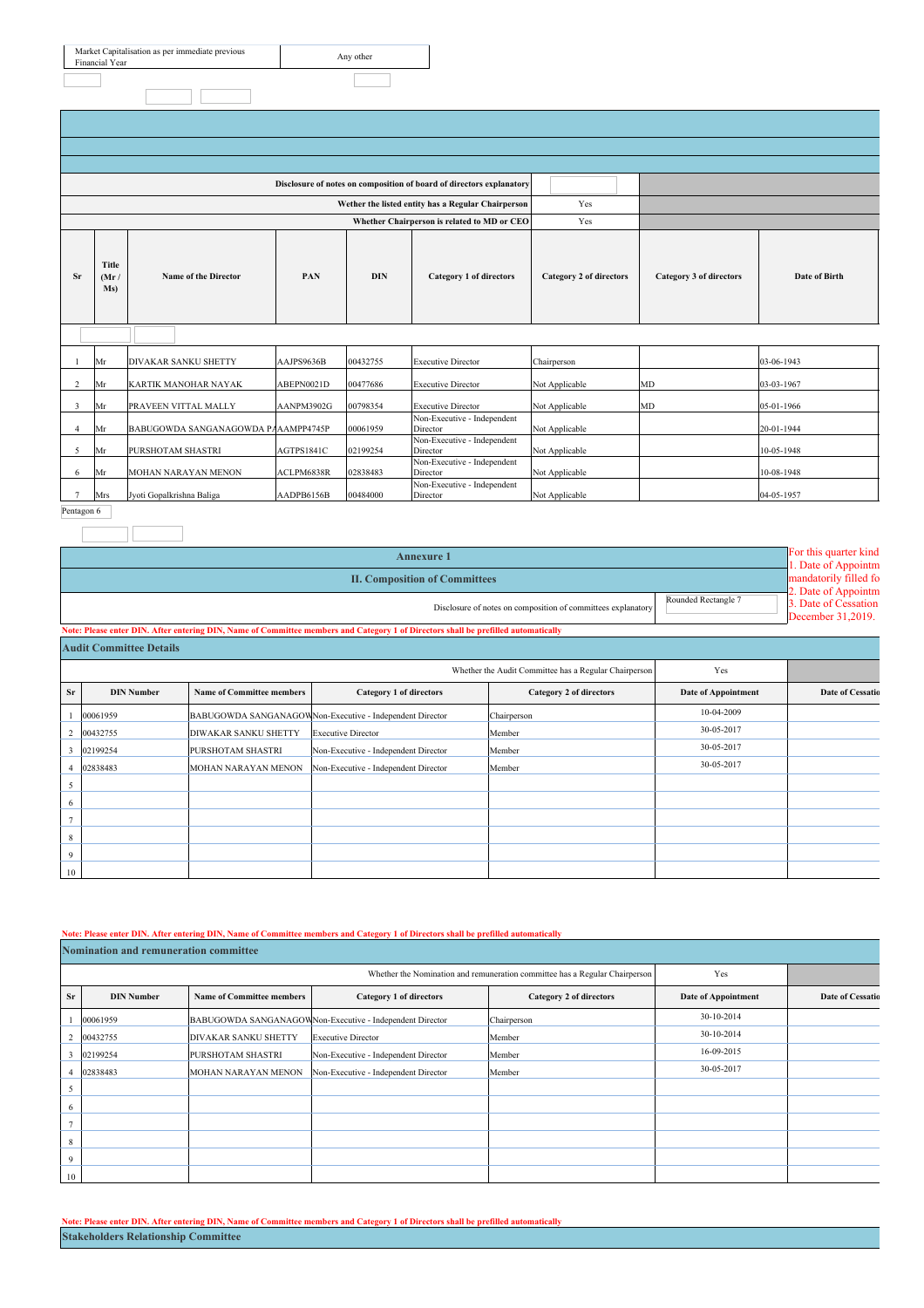|           |                   |                                  | Yes                                                      |                         |                            |                         |
|-----------|-------------------|----------------------------------|----------------------------------------------------------|-------------------------|----------------------------|-------------------------|
| <b>Sr</b> | <b>DIN Number</b> | <b>Name of Committee members</b> | Category 1 of directors                                  | Category 2 of directors | <b>Date of Appointment</b> | <b>Date of Cessatio</b> |
|           | 00061959          |                                  | BABUGOWDA SANGANAGOWNon-Executive - Independent Director | Chairperson             | 30-10-2006                 |                         |
|           | 00432755          | DIVAKAR SANKU SHETTY             | <b>Executive Director</b>                                | Member                  | 10-04-2009                 |                         |
|           | 00477686          | KARTIK MANOHAR NAYAK             | <b>Executive Director</b>                                | Member                  | 30-10-2006                 |                         |
|           |                   |                                  |                                                          |                         |                            |                         |
|           |                   |                                  |                                                          |                         |                            |                         |
| 6         |                   |                                  |                                                          |                         |                            |                         |
|           |                   |                                  |                                                          |                         |                            |                         |
| 8         |                   |                                  |                                                          |                         |                            |                         |
| 9         |                   |                                  |                                                          |                         |                            |                         |
| 10        |                   |                                  |                                                          |                         |                            |                         |

|    | <b>Risk Management Committee</b> |                                  |                         |                                                                 |                     |                         |  |  |
|----|----------------------------------|----------------------------------|-------------------------|-----------------------------------------------------------------|---------------------|-------------------------|--|--|
|    |                                  |                                  |                         | Whether the Risk Management Committee has a Regular Chairperson |                     |                         |  |  |
| Sr | <b>DIN Number</b>                | <b>Name of Committee members</b> | Category 1 of directors | Category 2 of directors                                         | Date of Appointment | <b>Date of Cessatio</b> |  |  |
|    |                                  |                                  |                         |                                                                 |                     |                         |  |  |
| 2  |                                  |                                  |                         |                                                                 |                     |                         |  |  |
| 3  |                                  |                                  |                         |                                                                 |                     |                         |  |  |
| 4  |                                  |                                  |                         |                                                                 |                     |                         |  |  |
| 5  |                                  |                                  |                         |                                                                 |                     |                         |  |  |
| 6  |                                  |                                  |                         |                                                                 |                     |                         |  |  |
|    |                                  |                                  |                         |                                                                 |                     |                         |  |  |
| 8  |                                  |                                  |                         |                                                                 |                     |                         |  |  |
| 9  |                                  |                                  |                         |                                                                 |                     |                         |  |  |
| 10 |                                  |                                  |                         |                                                                 |                     |                         |  |  |

Note: Please enter DIN. After entering DIN, Name of Committee members and Category 1 of Directors shall be prefilled automatically

|    | <b>Corporate Social Responsibility Committee</b> |                                  |                         |                                                                                 |                            |                         |  |  |
|----|--------------------------------------------------|----------------------------------|-------------------------|---------------------------------------------------------------------------------|----------------------------|-------------------------|--|--|
|    |                                                  |                                  |                         | Whether the Corporate Social Responsibility Committee has a Regular Chairperson | Yes                        |                         |  |  |
| Sr | <b>DIN Number</b>                                | <b>Name of Committee members</b> | Category 1 of directors | Category 2 of directors                                                         | <b>Date of Appointment</b> | <b>Date of Cessatio</b> |  |  |
|    |                                                  |                                  |                         |                                                                                 |                            |                         |  |  |
| ∠  |                                                  |                                  |                         |                                                                                 |                            |                         |  |  |
|    |                                                  |                                  |                         |                                                                                 |                            |                         |  |  |
|    |                                                  |                                  |                         |                                                                                 |                            |                         |  |  |
| 5  |                                                  |                                  |                         |                                                                                 |                            |                         |  |  |
| 6  |                                                  |                                  |                         |                                                                                 |                            |                         |  |  |
|    |                                                  |                                  |                         |                                                                                 |                            |                         |  |  |
| 8  |                                                  |                                  |                         |                                                                                 |                            |                         |  |  |
| 9  |                                                  |                                  |                         |                                                                                 |                            |                         |  |  |
| 10 |                                                  |                                  |                         |                                                                                 |                            |                         |  |  |

|                | <b>Other Committee</b> |                                  |                         |                         |                         |         |  |
|----------------|------------------------|----------------------------------|-------------------------|-------------------------|-------------------------|---------|--|
| Sr             | <b>DIN Number</b>      | <b>Name of Committee members</b> | Name of other committee | Category 1 of directors | Category 2 of directors | Remarks |  |
|                |                        |                                  |                         |                         |                         |         |  |
| ∍<br>∠         |                        |                                  |                         |                         |                         |         |  |
| 3              |                        |                                  |                         |                         |                         |         |  |
| 4              |                        |                                  |                         |                         |                         |         |  |
| Þ              |                        |                                  |                         |                         |                         |         |  |
| 6              |                        |                                  |                         |                         |                         |         |  |
| $\overline{ }$ |                        |                                  |                         |                         |                         |         |  |
| 8              |                        |                                  |                         |                         |                         |         |  |
| 9              |                        |                                  |                         |                         |                         |         |  |
| 10             |                        |                                  |                         |                         |                         |         |  |

|    | <b>Annexure 1</b>                                                |                     |  |  |  |  |
|----|------------------------------------------------------------------|---------------------|--|--|--|--|
| Ш. | <b>Meeting of Board of Directors</b>                             |                     |  |  |  |  |
|    | Disclosure of notes on meeting of board of directors explanatory | Rounded Rectangle 7 |  |  |  |  |

 $\mathcal{L}_{\mathcal{A}}$ 

Pentagon 6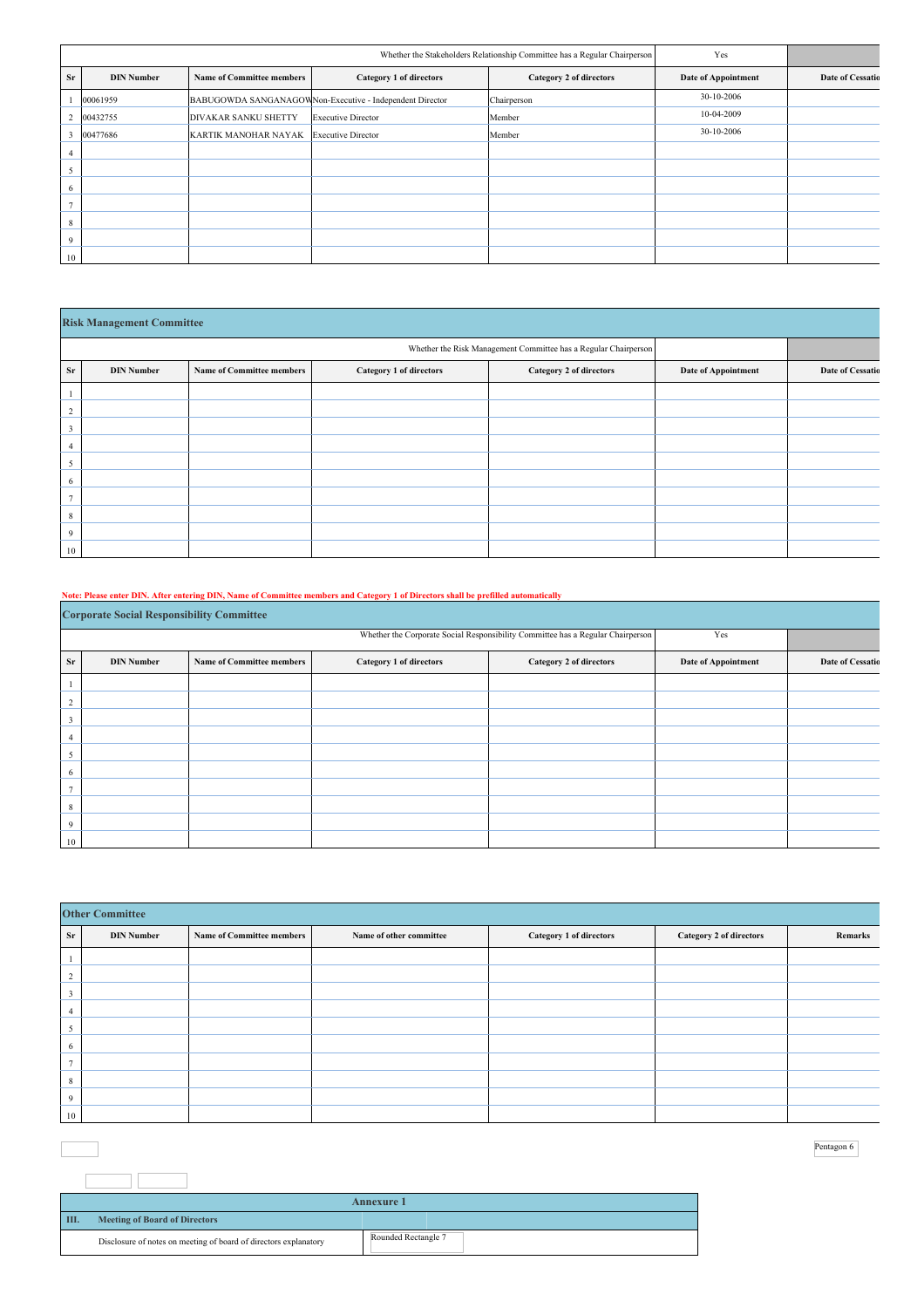| Sr             | Date(s) of meeting (Enter dates of Previous<br>quarter and Current quarter in chronological<br>order) | Whether<br>Maximum gap between<br>Notes for not<br>any two consecutive (in<br>providing Date<br>number of days)<br>(Yes/No) |  | requirement of<br><b>Quorum</b> met | <b>Number of Directors</b><br>present* | No. of Independent<br>Directors attending the<br>meeting* |
|----------------|-------------------------------------------------------------------------------------------------------|-----------------------------------------------------------------------------------------------------------------------------|--|-------------------------------------|----------------------------------------|-----------------------------------------------------------|
|                |                                                                                                       |                                                                                                                             |  |                                     |                                        |                                                           |
|                | 25-07-2019                                                                                            |                                                                                                                             |  | Yes                                 |                                        |                                                           |
| $\overline{2}$ | 21-10-2019                                                                                            | 87                                                                                                                          |  | Yes                                 |                                        |                                                           |
|                |                                                                                                       |                                                                                                                             |  |                                     |                                        |                                                           |

## $\hspace{0.1mm}^*$  to be filled in only for the current quarter meetings  $\hspace{0.1mm}$

|    | Annexure 1                                               |                                                                                                          |                                                                      |                         |                                        |                                               |                                           |                                                                        |
|----|----------------------------------------------------------|----------------------------------------------------------------------------------------------------------|----------------------------------------------------------------------|-------------------------|----------------------------------------|-----------------------------------------------|-------------------------------------------|------------------------------------------------------------------------|
|    | <b>Meeting of Committees</b><br>IV.                      |                                                                                                          |                                                                      |                         |                                        |                                               |                                           |                                                                        |
|    | Disclosure of notes on meeting of committees explanatory |                                                                                                          |                                                                      |                         |                                        |                                               |                                           |                                                                        |
| Sr | <b>Name of Committee</b>                                 | Date(s) of meeting (Enter<br>dates of Previous quarter<br>and Current quarter in<br>chronological order) | Maximum gap<br>between any two<br>consecutive (in<br>number of days) | Name of other committee | <b>Reson for not</b><br>providing date | Whether requirement of<br>Quorum met (Yes/No) | Number of<br><b>Directors</b><br>present* | No. of<br>Independent<br><b>Directors</b><br>attending the<br>meeting* |
|    |                                                          |                                                                                                          |                                                                      |                         |                                        |                                               |                                           |                                                                        |
|    | Audit Committee                                          | 25-07-2019                                                                                               |                                                                      |                         |                                        | Yes                                           |                                           |                                                                        |
|    | Nomination and remuneration<br>committee                 | 25-07-2019                                                                                               |                                                                      |                         |                                        | Yes                                           |                                           |                                                                        |
| 3  | Audit Committee                                          | 21-10-2019                                                                                               | 87                                                                   |                         |                                        | Yes                                           |                                           |                                                                        |
|    | Stakeholders Relationship<br>Committee                   | 21-10-2019                                                                                               |                                                                      |                         |                                        | Yes                                           |                                           |                                                                        |
|    |                                                          |                                                                                                          |                                                                      |                         |                                        |                                               |                                           |                                                                        |

# $\hspace{0.1mm}^*$  to be filled in only for the current quarter meetings  $\overline{\phantom{a}}$

|                                   | <b>Annexure 1</b>                                                                                      |             |                                                                                     |  |  |  |
|-----------------------------------|--------------------------------------------------------------------------------------------------------|-------------|-------------------------------------------------------------------------------------|--|--|--|
| <b>Related Party Transactions</b> |                                                                                                        |             |                                                                                     |  |  |  |
| <b>Sr</b>                         | Subject                                                                                                | (Yes/No/NA) | Compliance status If status is "No" details of non-compliance may<br>be given here. |  |  |  |
|                                   | Whether prior approval of audit committee obtained                                                     | Yes         |                                                                                     |  |  |  |
| 2                                 | Whether shareholder approval obtained for material RPT                                                 | NA          |                                                                                     |  |  |  |
| $\mathbf{3}$                      | Whether details of RPT entered into pursuant to omnibus approval have been reviewed by Audit Committee | Yes         |                                                                                     |  |  |  |
|                                   | Rounded Rectangle 5<br>Disclosure of notes on related party transactions                               |             |                                                                                     |  |  |  |
|                                   | Rounded Rectangle 7<br>Disclosure of notes of material transaction with related party                  |             |                                                                                     |  |  |  |
|                                   |                                                                                                        |             |                                                                                     |  |  |  |

J.

## 

| Sr             | Subject                                                                                                                                                                                                      | <b>Compliance status</b><br>(Yes/No) |  |
|----------------|--------------------------------------------------------------------------------------------------------------------------------------------------------------------------------------------------------------|--------------------------------------|--|
|                | The composition of Board of Directors is in terms of SEBI (Listing obligations and disclosure requirements) Regulations, 2015                                                                                | Yes                                  |  |
| $\overline{2}$ | The composition of the following committees is in terms of SEBI(Listing obligations and disclosure requirements) Regulations, 2015<br>a. Audit Committee                                                     | Yes                                  |  |
| 3              | The composition of the following committees is in terms of SEBI(Listing obligations and disclosure requirements) Regulations, 2015.<br>Nomination & remuneration committee                                   | Yes                                  |  |
| $\overline{4}$ | The composition of the following committees is in terms of SEBI(Listing obligations and disclosure requirements) Regulations, 2015.<br><b>Stakeholders relationship committee</b>                            | Yes                                  |  |
| 5              | The composition of the following committees is in terms of SEBI(Listing obligations and disclosure requirements) Regulations, 2015.<br>Risk management committee (applicable to the top 500 listed entities) | NA                                   |  |
| 6              | The committee members have been made aware of their powers, role and responsibilities as specified in SEBI (Listing obligations and<br>disclosure requirements) Regulations, 2015.                           | Yes                                  |  |
|                | The meetings of the board of directors and the above committees have been conducted in the manner as specified in SEBI (Listing<br>obligations and disclosure requirements) Regulations, 2015.               | Yes                                  |  |
| 8              | This report and/or the report submitted in the previous quarter has been placed before Board of Directors.                                                                                                   | Yes                                  |  |
| 9              | Any comments/observations/advice of Board of Directors may be mentioned here:                                                                                                                                | <b>Rounded Rectangle 6</b>           |  |

| <b>Annexure 1</b> |                   |                                             |  |  |  |
|-------------------|-------------------|---------------------------------------------|--|--|--|
| Sr                | Subject           | <b>Compliance status</b>                    |  |  |  |
|                   | Name of signatory | Jagruti Mursenia                            |  |  |  |
|                   | Designation       | Company Secretary and<br>Compliance Officer |  |  |  |
|                   |                   |                                             |  |  |  |